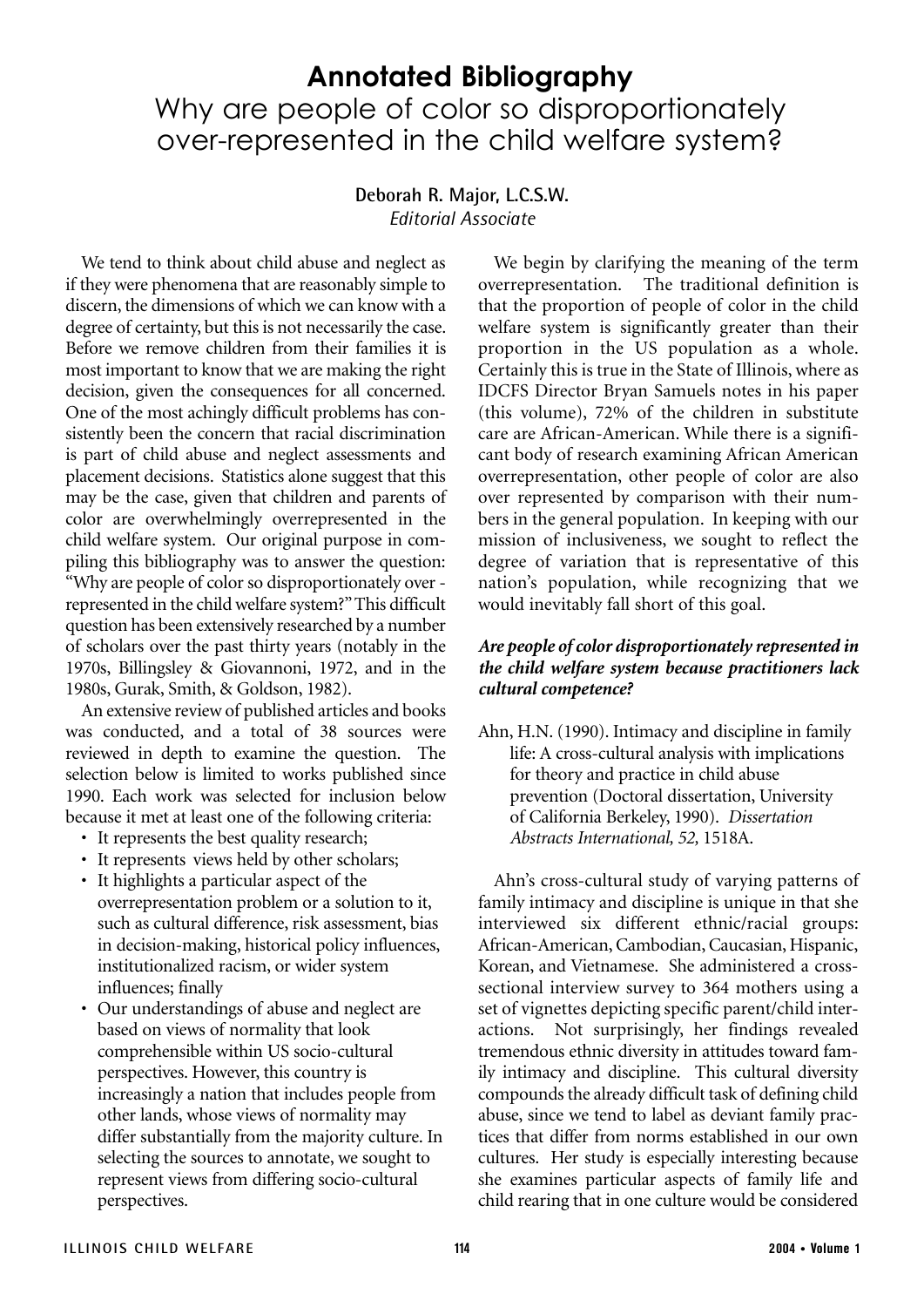normal, but that would be considered abusive in another. In the domain of intimacy, Ahn looks at sleeping arrangements, bathing, touching, and kissing. She then examines family discipline, looking at beliefs in the effectiveness of talking as contrasted with yelling or hitting. Lastly, she asks these mothers what constitutes abuse, and under what circumstances they would recommend child removal.

The major differences between the groups were that in general Asian mothers were more permissive of parent-child co-sleeping, while white mothers preferred privacy. In Asian cultures sleeping with parents is believed to promote family interdependence and intimacy, whereas white mothers believed children and parents need separate sleeping spaces to encourage children's development into autonomous adults. Across cultures mothers disapproved of bathing with children older than six; however, Asian mothers were more alike in terms of favoring parentchild co-bathing longer than the other ethnic groups. This practice may be normalized in Korea, where public baths are used by the entire family. There were also significant differences around the question of whether and under what circumstances it is permissible for a child to touch her mother's breasts or for a mother to touch her child's breasts. Koreans believed when children touch their mothers' breasts it expressed the child's natural, nostalgic longing for past closeness (p. 73), while Cambodians and Vietnamese mothers were much more modest about their own nudity, and found the behavior embarrassing and unacceptable in their culture. A clear majority of white, Black and Hispanic mothers believed that a child touching her mother's breast expressed curiosity about mother's body.

Ahn explored the question of whether it is permissible for adults to touch a boy's genitals. All mothers agreed that they should not touch a baby's genitals to calm him down, but half of the Korean and Vietnamese mothers said that it would be acceptable for a grandfather to touch his three-year-old grandson's genitals in an expression of pride. By comparison only 1.9% of whites, 7.4% of Blacks and 11.6% of Hispanics approved of this behavior. Most white and Black mothers in her study believed that this kind of touching was a violation of the child's rights. However, in the Korean and Vietnamese cultures, preserving pride in the family name is a fundamental duty of male children, and the grandfather's touching of his grandson's genitalia was believed to be one such manifestation of pride in the family name and its continuity.

With regard to family discipline, a clear majority of mothers from all ethnic groups agreed that talking is an effective disciplinary method. However, despite mothers' stated beliefs in the effectiveness of talking, a clear majority also believed in spanking: 95.8% of Black mothers, 78.6% of Korean mothers, 77.8% of white mothers, and 60% of Vietnamese mothers believed hitting their children was effective. One Korean mother said that Korean children need to be spanked in order to develop good habits (p. 115). Black, Korean and Vietnamese mothers in this study believed that hitting demonstrated parental love (p. 109). "White mothers felt more conflicted and that they had to justify hitting, since they also believed that their children had the capacity to become rational thinkers. In cultures where there is a more distinct hierarchy between parents and children, parents may not have to struggle as much to balance the amount of freedom they afford their children with the amount of respect they demand from their children. Parental respect is taken for granted. The parents often use discipline (including spanking) to mold children into what parents want them to become" (p. 113). Ahn said that in such cultures children's rights do not become an issue, because it is assumed that parents always know and decide what is best for children (p. 116). In contrast to the other groups, Cambodians and Hispanics unacculturated to the United States did not believe in the effectiveness of spanking. However, Hispanics more acculturated to the United States were inclined to view hitting as effective. It is striking that adoption of prevalent values in the United States was associated with an increased acceptance of spanking, even in cultural groups where that had not been their tradition.

Ahn asked these mothers what constitutes abuse and whether a bruise on a child would be evidence of physical abuse. The three ethnic groups that endorsed the effectiveness of spanking were not inclined to see bruising as evidence of abuse. In response to this question African American mothers pointed out that the parent's intention was not to harm the child, but rather to discipline. The Korean mother who said that spanking was good for Korean children also asked,"what parent would abuse his own child?" Ahn asked mothers the following question: "If a father breaks his son's arm for spilling food while eating, should someone be removed from the home?" Cambodians were 96.7% in favor of removing the father. Vietnamese were 83.3% in favor of removing the father. Among white mothers, 49.1% favored removing such a father, and 62.1% of Black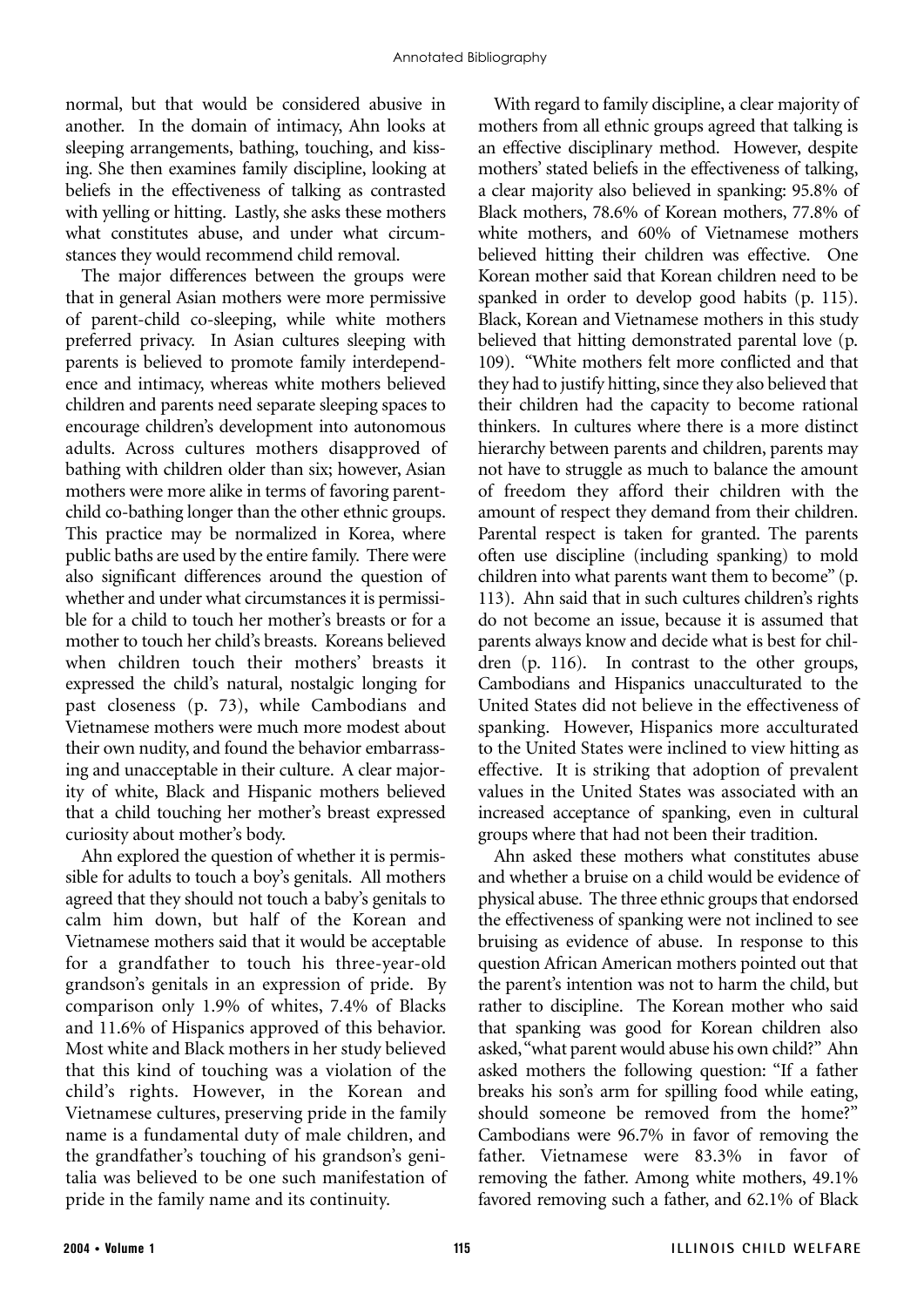mothers favored such a father's removal. Korean mothers were least supportive of removing anyone (24.6%), believing that family problems should be resolved within the privacy of the home, and that a normal father would be capable of reflecting on his behavior and controlling himself in the future, thus obviating the need for outside intervention.

In her discussion of the implications for defining abuse, Ahn stated that it is not pragmatic to have as many definitions of abuse as we have different ethnic groups, and that groups immigrating voluntarily can be asked to make some adjustments to their family practices. She recommended that all immigrants be given classes on American parenting beliefs, child welfare laws, the child welfare system, and how to get help. To avoid alienating parents, Ahn also recommended involving them in the development and implementation of prevention programs. She provided a salient example of Puerto Rican parents resisting the idea of teaching children to say 'no' as part of a sexual abuse prevention program, since the idea of children assertively saying 'no' conflicted with these parents' cultural expectations for children's behavior. "In cultures where parent/child relationships are simultaneously hierarchical and undifferentiated, advising children to say 'no' to parents or to other adult authorities would be perceived as teaching children to rebel. In such cultures, obedience is the key to children's well-being and success in life, because parents are believed to always know what is best for their children" (p.197).

Ahn's study makes it clear that the cultural practices of particular immigrant groups would put them at greater risk for having their children removed. In documenting the profound differences that exist across cultures with regard to such topics as child empowerment, spanking, and touching, Ahn's work demonstrates how difficult it is for a program to be culturally sensitive for all cultural groups. Her work also highlights the importance of understanding the motives underlying parents' behavior, as well as the fundamental values parents want to pass to future generations via cultural practices.

Hong, G.K., & Hong, L.K. (1991). Comparative perspectives on child abuse and neglect: Chinese versus Hispanics and whites. *Child Welfare, 70,* 463-475.

Hong and Hong present the dilemma of cultural variation in interpretations of child abuse. Their study addresses the impact of ethnic differences in the perception of child abuse and neglect between Chinese, Hispanic and white parents. They administered questionnaires depicting parental conduct in twelve vignettes to 150 Chinese, Hispanic and white college students at a California University. All of the Chinese students were immigrants, while the Hispanics were either American or had been in the United States since early childhood. They asked respondents to rate the vignettes, choosing from among three courses of action: a) nothing need be done; b) the family should be encouraged to seek professional help; and c) the child protective agency should be notified to investigate and help the family. Part of what makes this article so helpful is that the authors start by presenting a practice considered acceptable to most Americans, but that is considered abusive in China: the practice of male circumcision. They say many Asians abhor the practice of male circumcision because it exposes babies to unnecessary risk and pain. Hong and Hong point out that they do not advocate cultural relativism, but that "one has to find a balance between honoring society's obligation to protect children and providing safeguards for minority groups from unwarranted interference in their preferences…"(p. 463).

Hong and Hong's study revealed significant differences in perceptions of abuse and neglect between Chinese immigrants and the other two groups. However, they also found a core of similarity between the three groups. All respondents rated a parent's encouragement of delinquent behavior in the upper range of severity. All respondents rated parents' blatant disregard for a child's health in the middle range of severity, whereas an uncommon sleeping arrangement was rated in the lower to middle range of severity.

By comparison with the other two groups, the Chinese showed a tendency to choose 'no action' in all situations. They tended to judge parental conduct less harshly, and were more inclined to give parents latitude to make decisions, even when these decisions appeared to be irresponsible (e.g., leaving children home alone, or using drugs with children present). These Chinese students were also less critical of parents' use of physical force to achieve compliance. These differences may be due in part to differences between Chinese and American family values. For unfamiliar readers, Hong and Hong explained the cultural values of filial piety and familism that impact Chinese family life. Filial piety is the child's practice of subordinating her wishes and interests to those of her parents, and accepting the parent's judgment as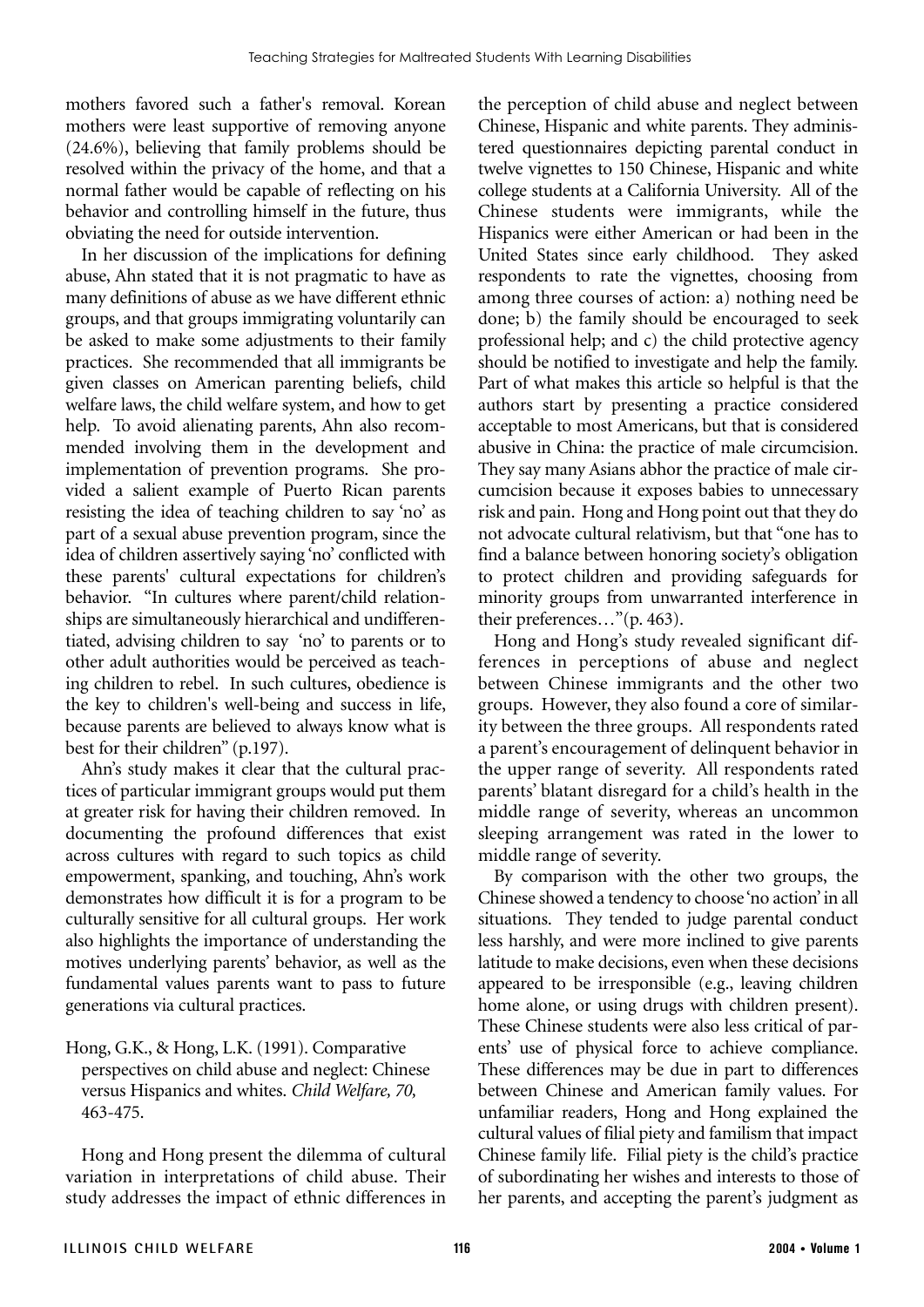indisputable and unquestionable. Familism is the belief that the family unit is more important than individual family members. These ideas engender and nurture beliefs that individuals belong to their family group, and that others are outsiders. They discussed a collection of popular Chinese folklore entitled *Twenty-four cases of filial piety* that depict children making what Americans might consider to be extreme personal sacrifices for the sake of their parents. Hong and Hong say that some of these tales would be judged by Americans as evidence of child endangerment, but that many generations of Chinese children have been raised on these stories, and they continue to be set out as models for appropriate behavior today. For these reasons, Chinese people tend to take a very dim view of outside intervention in affairs that are believed to be the sole purview of the family, and specifically of parents.

Hong and Hong concluded by advocating for greater sensitivity to cultural differences and warning about the risks to all if such differences are ignored. They stated that fundamentally child protective actions can only be effective when they have acceptance and support within the communities being served.

# **For further reading:**

- Bending, R.L. (1997). Training child welfare workers to meet the requirements of the Indian Child Welfare Act. *Journal of Multicultural Social Work, 5,* 151-164.
- Bhatti, B.K. (1991). Cross-cultural issues in the sexual abuse of children: A study of child welfare intervention (Doctoral dissertation, University of California Berkeley, 1991). *Dissertation Abstracts International, 52,* 3073A.
- Fadiman, A. (1997). *The spirit catches you and you fall down. A Hmong child, her American doctors, and the collision of two cultures.* New York: The Noonday Press.
- Gelles, R.J. (1987). What to learn from cross-cultural and historical research on child abuse and neglect: An overview. In R.J. Gelles, & J.B. Lancaster (Eds.), *Child abuse and neglect: Biosocial dimensions* (pp. 15-30). New York: Aldine de Gruyter.
- George, L.J. (1997). Why the need for the Indian Child Welfare Act? *Journal of Multicultural Social Work, 5,* 165-175.
- Green, J.W. (1999). Native Americans and social services. *Cultural awareness in the human services: A multiethnic approach* (3rd ed., pp. 231-233, 241-244). Boston: Allyn & Bacon.
- Hunt, D.E., Gooden, M., & Barkdull, C. (2001). Walking in moccasins: Indian child welfare in the 21st century. In A.L. Sallee, H.A. Lawson, & K. Briar-Lawson (Eds.), *Innovative practices with vulnerable children and families* (pp. 165-187). Peosta, IA: Eddie Bowers Publishing, Inc.
- McPhatter, A. R. (1997). Cultural competence in child welfare: What is it? How do we achieve it? What happens without it? *Child Welfare, 76,* 255-278.
- National Association of Social Workers. (2001). *NASW Standards for cultural competence in social work practice.* Washington, D.C.: NASW Press.
- Song, K.H. (1999). Helping Korean immigrant families to change physical child abuse problem: Postmodernist interpretive perspective. Unpublished doctoral dissertation, Loyola University of Chicago, School of Social Work.

## **Summary:**

These studies on cross-cultural diversity and its impact on interpretations of abuse have great value in their power to encourage examination of our closely held cultural biases. The studies clearly lead to the conclusion that it is imperative to seek additional training, and to make ongoing attempts to expand the boundaries of our world toward greater comprehension of the worldviews of others. Increased cultural competence would go a long way toward reducing some of the child welfare practice mishaps that occur due to cultural myopia. These works also have value in providing evidence that despite substantive differences, parents from very different cultures do hold some beliefs in common, and would be motivated to take action based on those beliefs.

## *Are children of color disproportionately represented due to racial bias in risk assessment and decision making?*

Brissett-Chapman, S. (1997). Child protection risk assessment and African American children: Cultural ramifications for families and communities. *Child Welfare, 76,* 45-63.

This article is one of several in a special issue of *Child Welfare* that was devoted to perspectives on serving African American children and families. Brissett-Chapman makes a strong argument for the development of culturally competent risk assessment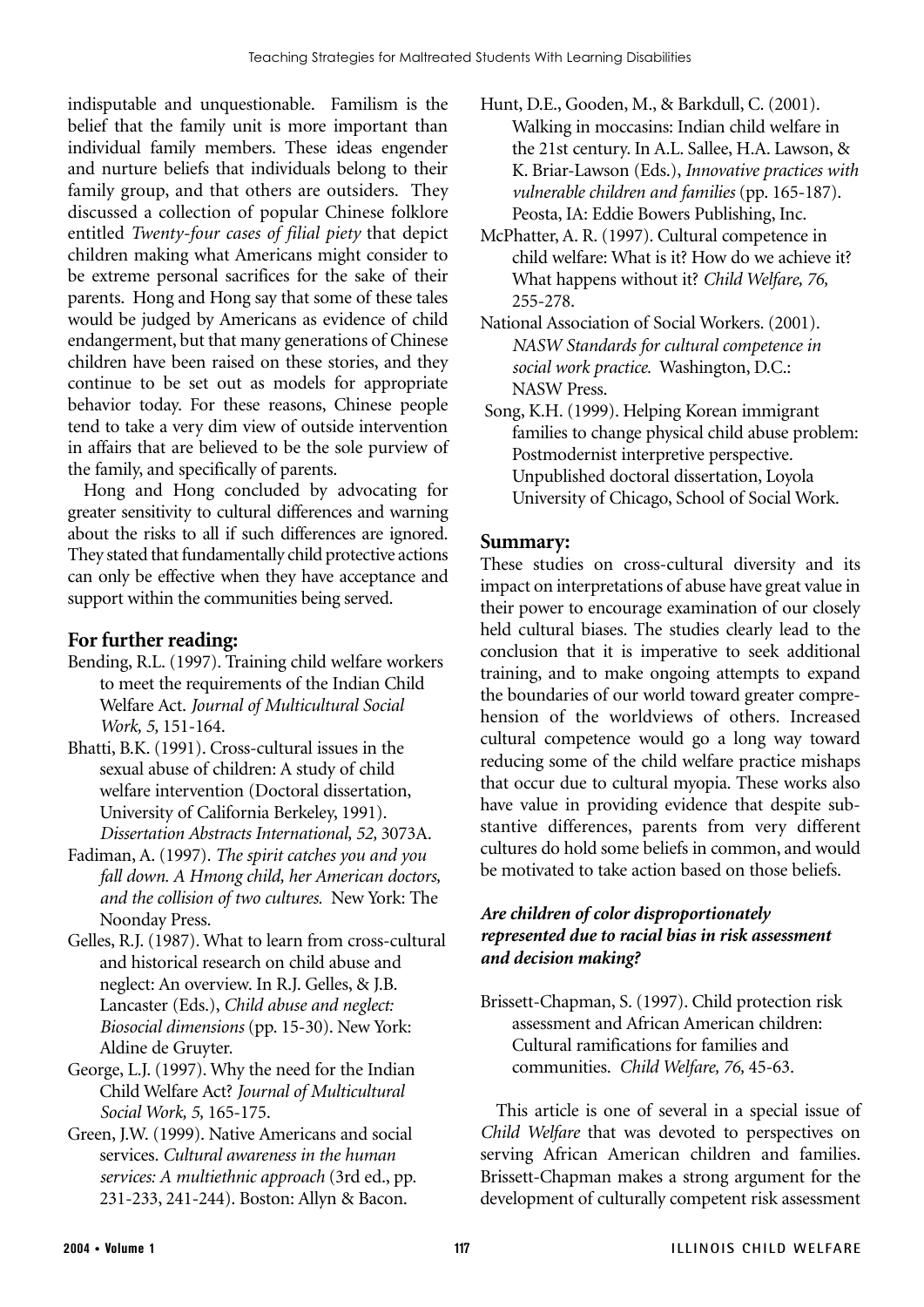tools for use with African American families. She says that more helpful and effective models must incorporate a qualitative and interactive framework for understanding risk and vulnerability, since linear models of risk assessment generally overlook individual, family and community strengths. Legislative responses that increased attention to child abuse (e.g., the Child Abuse Prevention and Treatment Act) had such an enormous impact on heightening public awareness that identifying and reporting incidents began to compete with system demands to downsize, contain costs and focus on outcome measurement. These fiduciary demands reduced the system's capacity and the motivation of professionals to recognize and work with the families' cultural differences. Instead, workers found themselves relying on "concrete, narrow, and compartmentalized strategies to address the dynamic and often unfamiliar circumstances posed by families who generally neither solicit nor desire governmental intervention…" (p. 50).

Professionals disagree over the focus of risk assessment and whether it should be viewed as a structured decision-making process, a way to improve system accountability and efficiency, or as a predictive clinical tool. Brissett-Chapman points out that the problem of defining risk assessment is conflated with the problem of defining abuse and neglect, for which there exist no universally accepted definitions. With culturally varying definitions of abuse the system is greatly challenged to address risk assessment, and the conditions under which a child should be removed. She points out that risk is generally defined as the likelihood of harm recurring following an allegation of abuse or neglect, and as such includes questions regarding future caregiver behavior and outcomes. Workers have historically relied on intuition, experience, and interview engagement skills to assess risk, in lieu of using structured assessment instruments. However, some scholars suggest that the field lacks sufficiently defined and agreed-upon guidelines for risk assessment theory and practice (DePanfilis, 1988).

Brissett-Chapman points out how crucial it is to understand the interface between sociocultural issues and assessment, and urges that Black families not be seen through the pathologizing lenses of racist stereotypes. She also points out that most risk assessment systems are too narrowly focused to serve Black families well, because they do not adequately address the complexities of the impact of racism, poverty, and other factors unique to Black family life. Most importantly, researchers studying risk assessment instruments also are finding that the instruments cannot be used as a substitute for human judgment. One researcher, reporting preliminary findings on 155 African American families, found that the risk assessment instrument used in her study served as an effective guide for inexperienced workers, but that it had no significant impact on the judgment accuracy of seasoned professionals. She also pointed out that risk factors should be relevant to the "values, lifestyles, and interactional patterns of the communities" being served (p. 58), and it appeared seasoned workers were much more able to manage the complexities of including these variables in the risk assessment process.

Brissett-Chapman recommended more training for child welfare workers on the complex dynamics of culture and social acculturation. "Cross-cultural assessments, whether driven by race, ethnicity, gender, class, religion, or other social determinants, require a heightened element of time, valuation of the legitimacy of the perspectives of involuntary clients, and personal awareness of the professional's own values and cultural screens" (p. 58). To better engage African American clients, she suggested that workers be trained in understanding the worldview of Black people and the implications for planning interventions. She also recommended process research that focuses on the elements of effective cross-cultural engagement and collaborative strategies that bring together community representatives and professionals as team members examining varied definitions of risk and their implications for cultural conflict. She advocated for tapping into indigenous resources in the Black community, such as churches and social organizations that can be cultivated as mediating institutions that provide sensitivity to the underlying reasons for child abuse in that community. She ended with a recommendation for partnerships with kinship networks, since these "surrogate caregivers may provide a support system for parents at risk and prove to be the holders of the most accurate, predictive assessment information" (p. 59).

Jenny, C., Hymel, K.P., Ritzen, A., Reinert, S.E., & Hay. T.C. (1999). Analysis of missed cases of head trauma. *JAMA, 281,* 621-626.

This team of researchers sought to determine 1) how frequently abusive head trauma (AHT) had been missed by physicians in an academic children's hospital, and 2) factors associated with the missed diagnosis. They did retrospective chart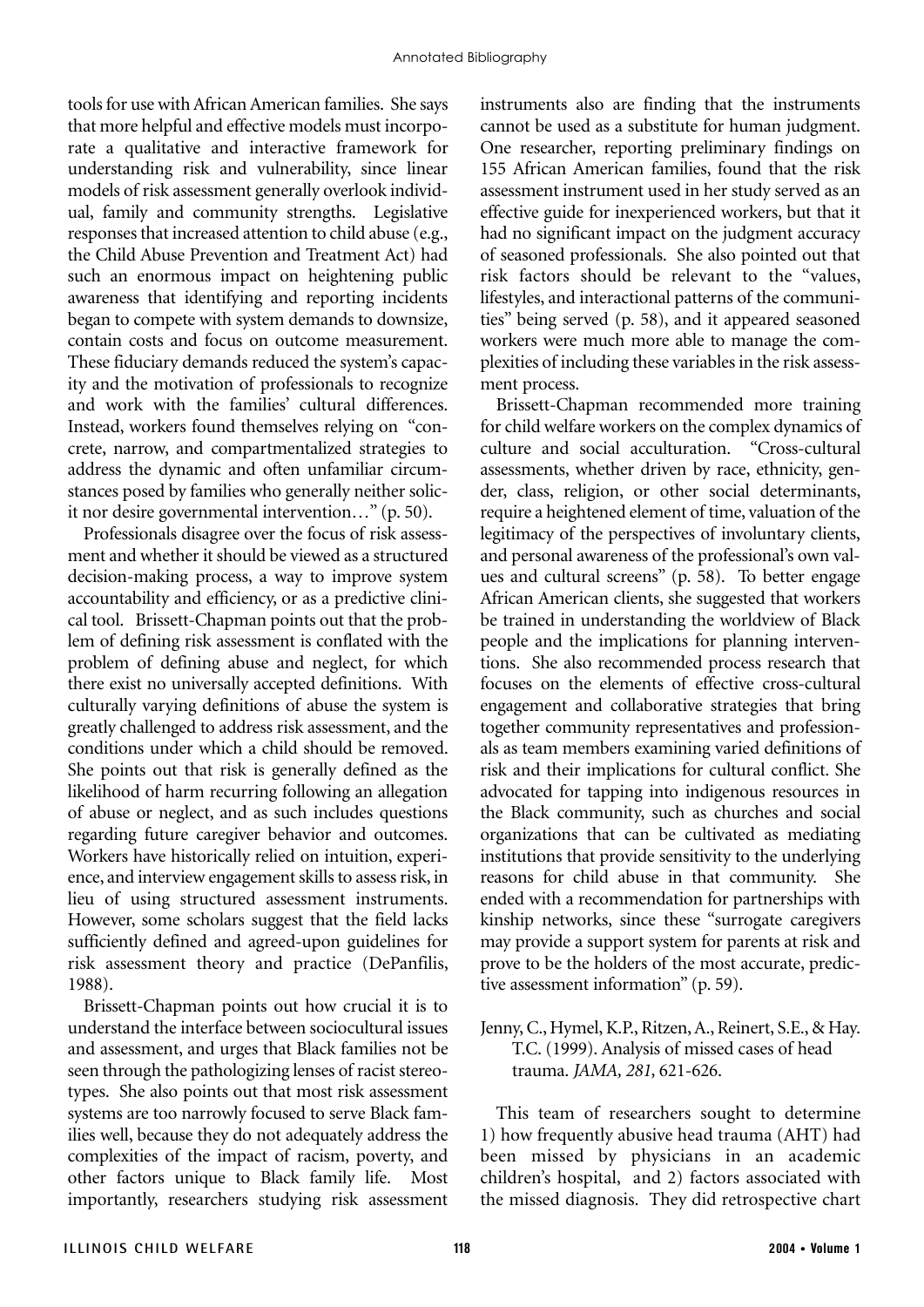reviews of 173 cases of head trauma presented over a five-year period in children under three at Children's Hospital in Denver, Colorado. The children in the study had been evaluated by the hospital's Child Advocacy and Protection team (CAP); a multidisciplinary team that consults on cases of suspected abuse. Pediatricians led this team, which also included social workers, nurses, child psychiatrists, psychologists and attorneys. The team performed careful physical examinations and ordered diagnostic tests to rule out organic illnesses that mimic AHT. Confirmation of AHT required full team consensus. Jenny et al. limited their study to children under three, since those cases are most likely to be missed.

Cases were defined as missed if review of the medical records and radiological studies confirmed the following: 1) prior to the diagnosis a physician evaluated the child for nonspecific clinical signs compatible with AHT; 2) the medical evaluation did not result in a diagnosis of AHT; 3) thereafter, one of the following occurred: a) the child improved but later experienced repeat acute trauma confirmed as abusive and underwent diagnostic imaging that revealed old cranial injuries and new injuries; b) the child remained symptomatic or experienced worsening clinical signs until AHT was recognized and verified by cranial imaging studies; c) the person who injured the child later admitted to abusing the child prior to the onset of nonspecific clinical signs.

Jenny et al. found that the CAP team had missed 31.2% of AHT diagnoses. In comparing missed diagnoses to recognized ones, they discovered several differences. Children with missed head trauma were younger than those in whom the diagnosis had been recognized. The team missed 37.4% of white cases and 19% of cases with parents and children of color. They missed 40.2% of cases where both parents lived with the child, but only 18.7% of cases where parents were not living together. If the child presented with nonspecific signs such as irritability or vomiting (symptoms that are present in many other childhood illnesses), the diagnosis tended to be missed. If a child presented without manifest respiratory pathology, had no apparent head injury, and the family was intact, there was less than a 1 in 5 chance that AHT would be recognized.

These misdiagnoses occurred despite the often lethal aftermaths: In 10 cases, the wrong diagnosis had been applied more than once to the same child; and 25 of the 173 children died of their head injuries. Of the recognized cases (119) 20 children died, and of the missed cases, 5 children died. Jenny et al. believe that 4 of the 5 deaths in the missed group might have been prevented by early recognition of abuse. Of the missed cases, 15 of the 54 children were reinjured due to the delay in accurately diagnosing the condition, and 22 children had medical complications related to the delay in diagnosis, including seizure disorders, chronic vomiting and increased head size due to subdural hematomas.

The authors admitted that it can be very difficult to catch these cases, and that doing so means being able to discern when nonspecific signs indicate potentially serious or fatal pathology. The babies in this study were not as sick as babies whose AHT was recognized. They were also younger, and younger babies have a more limited range of normal behavior, which also makes AHT difficult to discern. The authors wondered if missed cases are inevitable when parents opt to withhold information. In 20 of the 54 missed cases the baby's facial or head bruising was attributed to accidental injury. However, the authors pointed out that studies of healthy, nonabused children found no bruises on children who were not yet strong enough to pull to standing. They recommended that physicians evaluating infants and toddlers who present with nonspecific symptoms such as vomiting, fever, and irritability, consider head trauma in the differential diagnosis, and concluded by providing additional technical medical information to help confirm a diagnosis of AHT.

Lane, W., Rubin, D., Monteith, R., & Christian, C. (2002). Racial differences in the evaluation of pediatric fractures for physical abuse. *JAMA, 288,* 1603-1609.

This is another study that concerns itself with decision-making and its impact on the evaluation of abuse. As does Jenny et al. (1999), this study elucidates the underreporting of abuse in white families. The researchers did a retrospective chart review of 388 children under three at a children's hospital in Philadelphia who were hospitalized for the treatment of an acute primary skull or long bone fracture between 1994 and 2000. They excluded children with perpetrator-admitted abuse, metabolic bone disease, birth trauma, and injury by automobile accidents. This article is striking because it challenges our understandings of what might ordinarily be considered certain knowledge in the determination of abuse. Since we can generally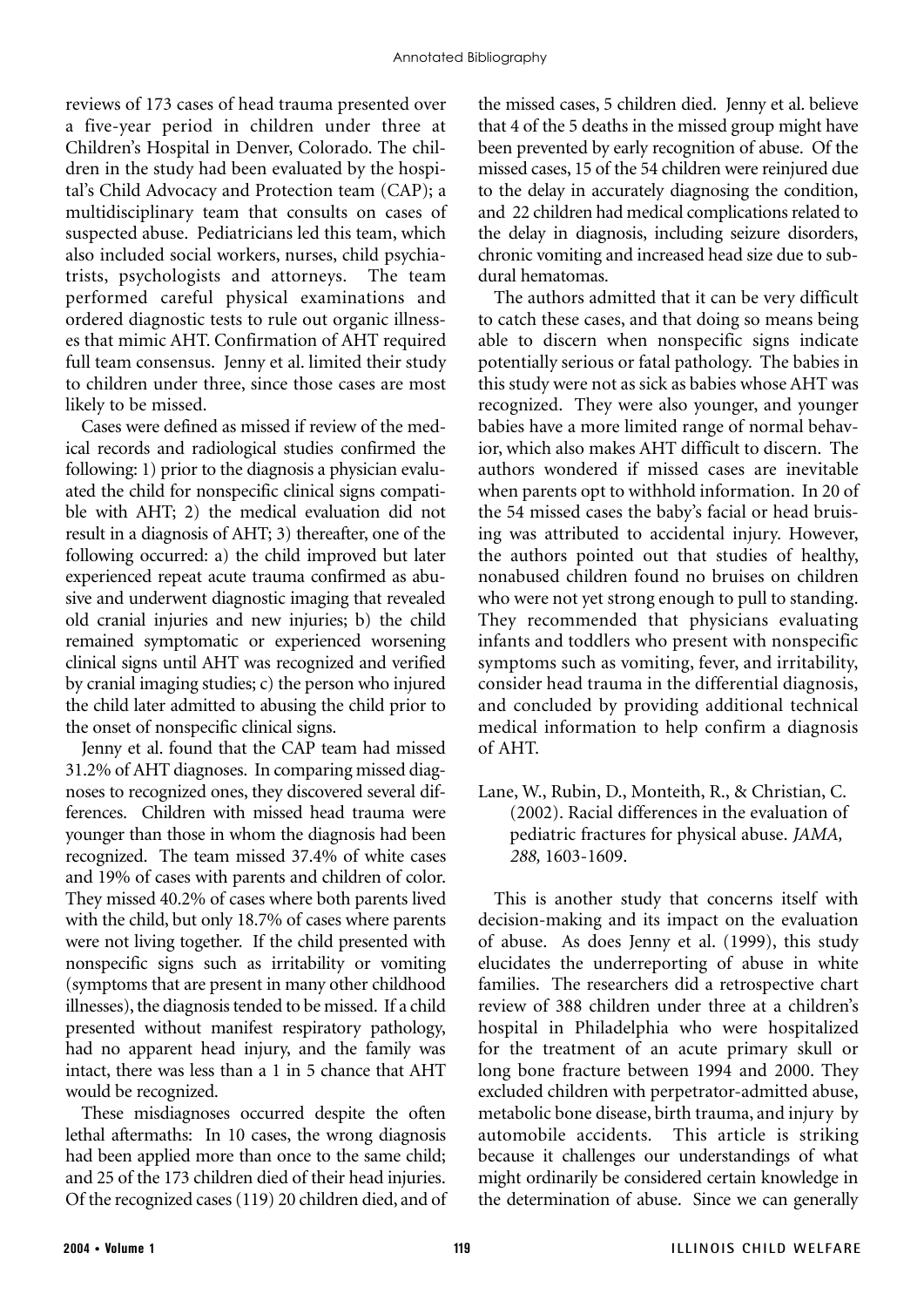agree on whether a bone is broken or not, what we are forced to recognize is that even when a very young child's bones are broken, we must still interpret the meaning of the break, and how this affects our response.

Lane et al. sought to determine whether children of color are more likely than white children to be reported to child protective services for suspected abuse, and to determine whether children of color are more likely than white children to be medically evaluated for abuse by having a skeletal xray performed. To simplify the data they condensed several covariates in the model into a single measure, which they called "likelihood of abuse." The measure was a composite of a review of the case history, including the child's age, reporting mechanism, past medical history, history of previous injury, and the presence of other external injury. The authors were blinded to the child's name, racial/ethnic status, insurance status, child protection team involvement and any specific details that would identify the child. After checking each child's history, the reviewer was asked if a skeletal survey should be performed. If an xray was requested and one had been performed at the time of the child's hospitalization, then the xray was provided. Based on the child's history and the skeletal survey the reviewer was then asked to decide whether the case should be identified as a) likely or definitely accidental, b) indeterminate, or c) likely or definitely abusive. To increase the validity of their study they took a random sample of 100 patients and had their charts reviewed by an outside expert in child abuse.

Part of the context for this study is that the American Academy of Pediatrics has stated that skeletal surveys should be mandatory in all children younger than two years of age where there is suspected abuse. For children between the ages of 2 and 5 the decision to order the test should be handled based on clinical indictors of abuse. Lane et al. found that more than 65% of children of color had skeletal surveys performed, while only 31% of white children had had the test. CPS reports for suspected abuse were filed in 22.5% of white cases, and in 52.9% of minority cases. Children of color with injuries judged as accidental were five times more likely to have a skeletal survey than their white counterparts. Children of color with indeterminate injuries were also more likely to have had a skeletal survey than white children whose injuries were also indeterminate. It is very interesting to note that the outside expert reviewer requested skeletal surveys *on nearly all* of the children in the indeterminate category. While 29 of 34 minority children of color in this category had had the test, only 9 of 23 white children had had it. "It is quite possible that cases of abuse were overlooked in white children because no study was performed, and that some of the overall differences in child abuse reporting may have been the result of under-detection of abuse among white children rather than overdetection among minorities" (p. 1608).

Lane et al. pointed out that their study is limited by having only charts of children hospitalized for fractures and that the findings cannot be generalized beyond this population. However, they go on to make a very important point, "… we suspect that differences in evaluation and reporting by race might be even more pronounced if we had included children who were treated in the emergency department and released. In our experience, children who are suspected victims of abuse are more likely to be admitted to the hospital. Therefore, if white children were less likely to be suspected, it is possible that they were differentially discharged from the emergency department compared with minority children (p. 1609).

Lane et al. ended with recommendations from the Council on Ethical and Judicial Affairs of the American Medical Association that addressed racial disparities in health care provision. Specifically, they recommended a heightened awareness among physicians of potential and actual treatment disparities that take place along racial lines, as well as the development of practice criteria that would reduce such disparities. Toward that end, they recommended additional education for physicians regarding racial differences in the identification of abusive injuries as well as in general health care.

## **For further reading:**

- Chand, A. (2000). The over-representation of Black children in the child protection system: Possible causes, consequences and solutions. *Child and Family Social Work, 5,* 67-77.
- Jones, L. P. (1997). Social class, ethnicity, and child welfare. *Journal of Multicultural Social Work, 6,* 123-138.
- Surbeck, B.C. (2003). An investigation of racial partiality in child welfare assessments of attachment. *American Journal of Orthopsychiatry, 73,* 13-23.

#### **Summary:**

This research on racial bias in decision making presents a frightening picture of the under-reporting of white families, suggesting that some of the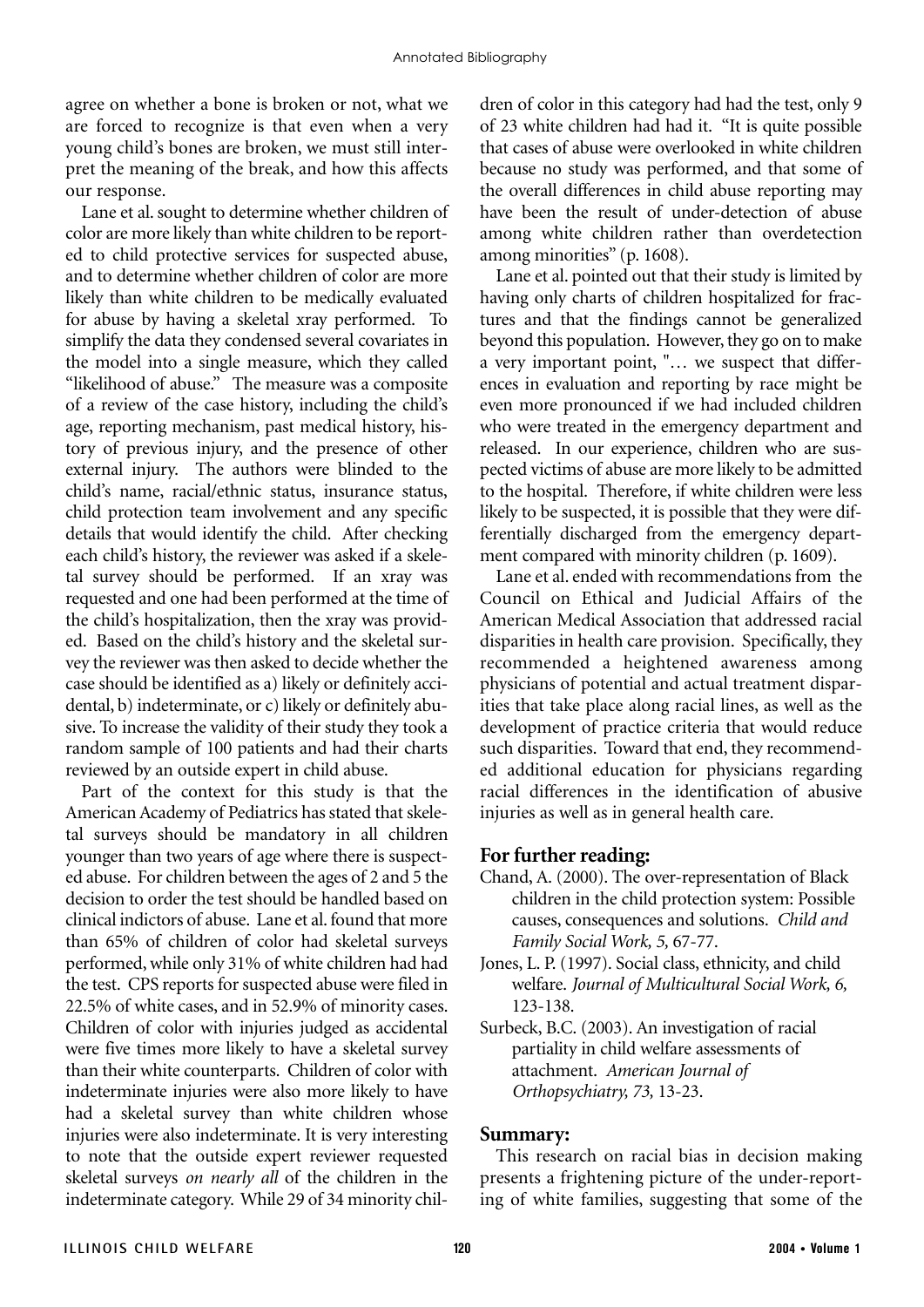children in these studies would have benefited from a higher level of protection had they not been white. If we screen more white families into the system (and these studies suggest that this should be done in the interest of saving children's lives), that would obviously reduce the rate by which children of color are overrepresented. Perhaps reducing racial bias in risk assessment would improve accuracy and safety for some groups of children, but at the same time the child welfare system would be confronted with a larger population and attendant needs to prioritize resources, prompting the question of whether such steps would result in improved safety for all groups.

#### *Are children of color over represented due to child welfare policies that have unintended discriminatory effects?*

Lawrence-Webb, C. (1997). African American children in the modern child welfare system: A legacy of the Flemming Rule. *Child Welfare, 76,* 9-30.

Lawrence-Webb familiarizes us with the Flemming Rule, a little known ruling in the historical development of child welfare that continues to have far reaching effects on African-American families in the system today. The Flemming Rule was a landmark decision made by Arthur Flemming (Secretary of Health Education and Welfare under the Eisenhower Administration) to stop the discriminatory practice of dropping children and families from the welfare roles using "home suitability clauses" as a way to disqualify aid applicants. These suitability clauses were used to label parents as immoral, on the grounds that children had been born out of wedlock, or that men lived in the home other than the children's father. If homes were declared unsuitable, the family was immediately dropped and children were left without an adequate food supply. Under such circumstances, children were considered neglected, yet there were no follow up services offered to these families. In 1960 Louisiana expelled from its welfare roles thousands of families almost overnight using the unsuitability clauses. The Flemming Rule sought to put an end to such discrimination. States could still determine home suitability; however, they could not use the parent's conduct as a criterion by which to deny the entire family services.

Between 1963 and 1965 the emphasis on home

suitability shifted to the aim of protecting children from neglect. The spirit of the Flemming Rule was incorporated into PL 87-31 (Social Security Act Amendments of May, 1961) which emphasized offering services and the provision of federal aid to states in the removal of children from neglectful conditions. Since many workers were not trained in clinical intervention, they removed children when they felt unable to intervene effectively with their families. Prior to the Flemming Rule, families were allowed to stay together by dropping their application for aid. However, under the new system, families could not refuse services and were automatically drawn into the juvenile court process once they were judged to be neglectful. As a result the number of Black cases rose rapidly. Over a very short period of time the system shifted its policy from excluding Black families to "operating in an oppressive manner that can be described as constituting oppressive inclusion in that it contributed to the inappropriate removal of children in increasing numbers, especially African American children" (p. 21). The author states that most children placed during this period were placed because their parents were unmarried or because they came from "broken homes" (p. 23).

While the original intent of the Flemming Rule was to protect children from the risk of neglect, ironically its implementation had the effect of bringing many more Black families into the system and obligating them to participate in services that were often unhelpful and culturally insensitive. Lawrence-Webb reminds us that it is important to know and understand the history of past policies and their implications for current policy implementation, since policies can inadvertently result in unintended negative consequences for clients. She says that current welfare reform policies continue to cloak poverty and child care issues in racial politics, and that African American children and their families are likely to be expelled without support once again under the guise of new welfare reform policies.

#### **For further reading:**

- Billingsley, A., & Giovannoni, J.M. (1972). *Children of the storm: Black children and American child welfare.* New York: Harcourt Brace Jovanovich.
- Turner Hogan, P., & Siu, S.F. (1988). Minority children and the child welfare system: An historical perspective. *Social Work, 33,* 493-498.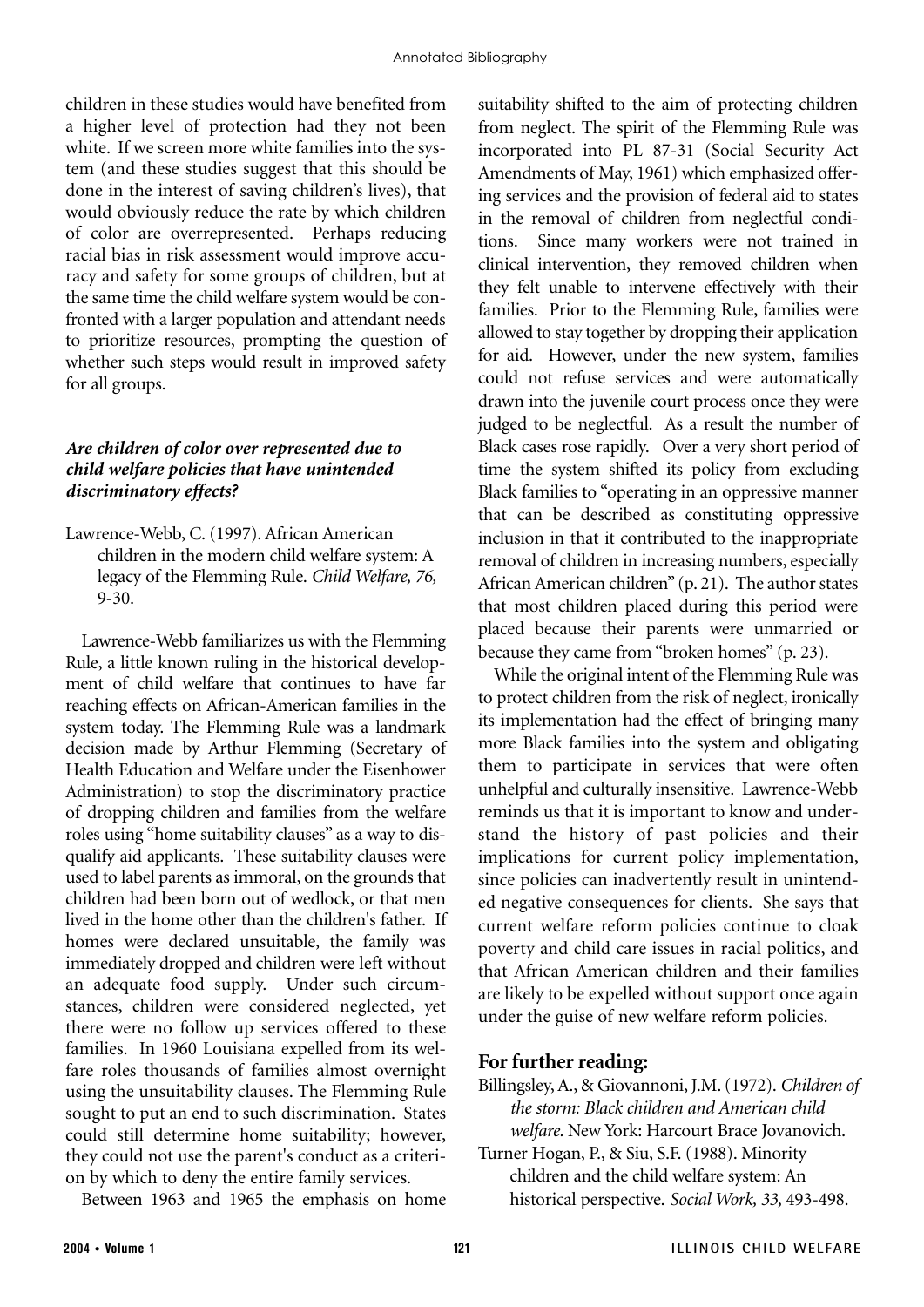#### **Summary:**

As this article shows, the racially biased impact of a policy can sometimes operate under the radar of practitioners and policy-makers, especially when its intent evolved from a genuine motive to advocate for and protect clients. Analyzing child welfare policy from the perspective of its differential impact on particular groups would certainly promote consciousness raising, but would not address the system's structural deficits; nor would it provide solutions for cases screened in due to poverty-related neglect.

### *Is the overrepresentation of children of color due to structural deficits within the child welfare system itself?*

Woodley Brown, A., & Bailey-Etta, B. (1997). An out-of-home care system in crisis: Implications for African American children in the child welfare system. *Child Welfare, 76,* 65-83.

Brown and Bailey-Etta use an ecological perspective to examine the crisis in child welfare because it offers a more holistic view, by expanding the focus to include broader environmental impingements, such as service arrangements, systems, time and even ideas (p. 67). They point to multiple factors, both structural and demographic that contribute to the crisis. Internal system factors, such as the chronic dearth of financial resources, impede agencies' ability to tackle tough problems, and inadequate staffing compromises the quality of decisionmaking at every level. Failure to act in propitious moments freezes cases at a particular status and may keep children in the system longer, as decisions impact adoption, family reunification, or whether parents' rights are terminated.

In explaining the over representation of African American children, the authors highlight those social factors known to covary with reported cases of abuse: poverty, drug abuse, family violence, homelessness and inadequate housing. With regard to the incidence of reported cases of family violence among the poor, they say this may reflect biased reporting, but it might also reflect the reality that the stressors accompanying a life lived in chronic poverty can overwhelm coping to the point of compromising parenting. And with regard to why some children of poor parents remain in care longer, they suggest that we must also consider that by the time

they are reported, the family often has needs that exceed the helping capacity of the child welfare agencies entrusted with their care. The authors also point outward to the economic impact of societal deindustrialization that resulted in significant job loss in Black communities nationwide, contributing to the deterioration of the Black working-class, and negatively impacting incentives for family formation. They also highlight how increasing criminal and delinquent activity has destabilized entire urban communities which have become home to large numbers of the truly disadvantaged.

As the numbers of Black children in the system have increased, so have the numbers of children in kinship care. The authors say this may reflect a need for out-of-home placements that exceeds the numbers of available non-relative placements, while incorporating historically informal family care arrangements. Kinship care arrangements often work well, both for the families and for the system. However, as they point out, these relative caregivers are often poor and have some of the same needs for supportive services as the biological parents.

Brown and Bailey-Etta advocate for an empowerment-based, family-centered practice focused on client strengths, where workers and clients collaborate to solve problems. To maximize the benefits of interventions, they recommend agency coordination across all systems serving these families: child welfare, health, mental health, and education. They also recommend collaboration between schools of social work and child welfare agencies to provide training in cultural competency and to increase effective lobbying to obtain services for these families. In closing, they make a much needed point that there needs to be increased evaluation of the demands for unit cost analysis on service provision, since the work of strengthening families defies the kind of unit cost analysis that is characteristic of business practices.

## **For further reading:**

- Barth, R. P. (1997). Effects of race and age on the odds of adoption versus remaining in longterm out-of-home care. *Child Welfare, 76,* 285-308.
- Danzy, J., & Jackson, S. M. (1997). Family preservation and support services: A missed opportunity for kinship care. *Child Welfare, 76,* 31-44.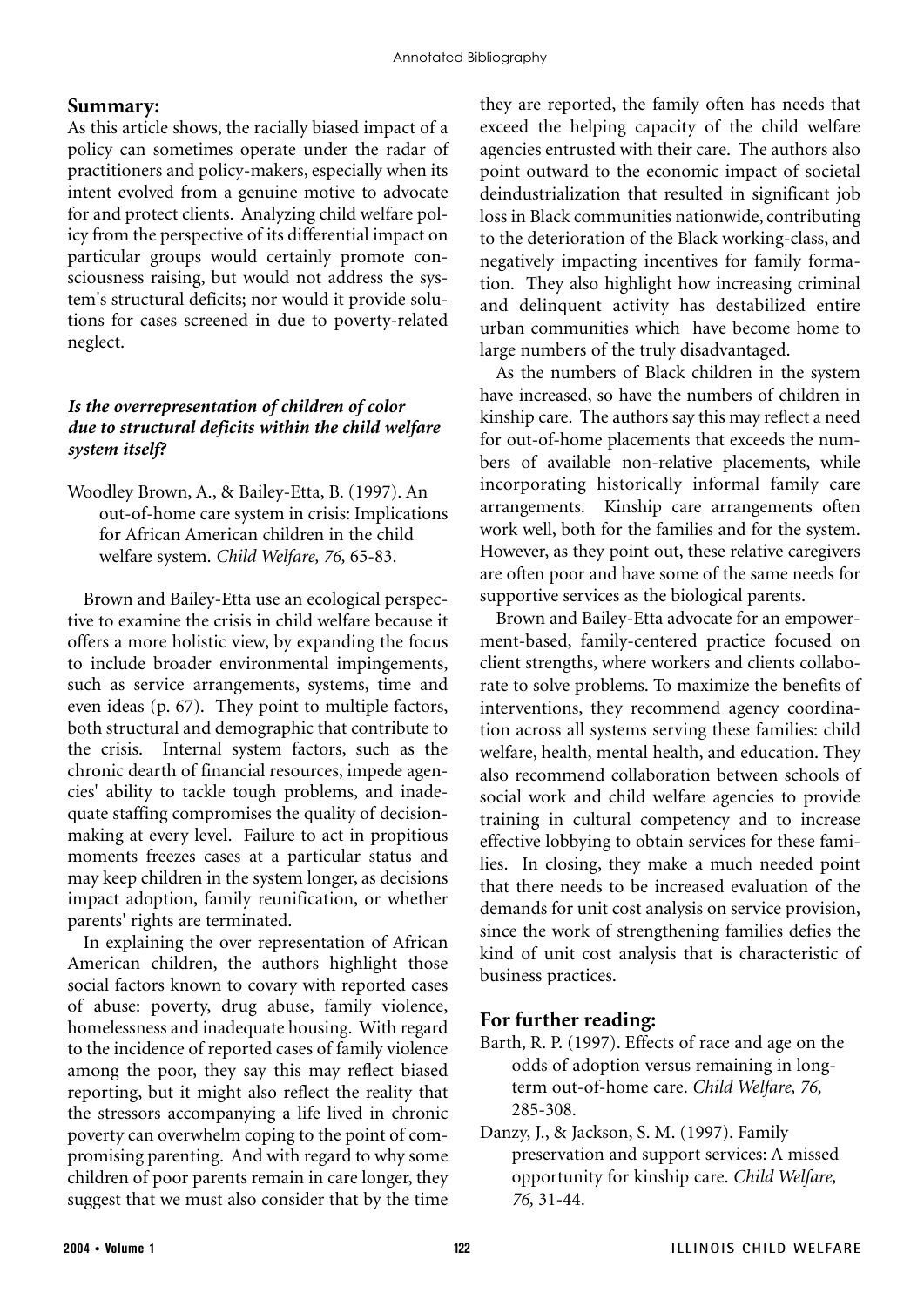Stehno, S.M. (1990). The elusive continuum of child welfare services: Implications for minority children and youths. *Child Welfare, 69,* 551-562.

### **Summary:**

Brown and Bailey-Etta make a very balanced argument, tempering criticism by stating that reporting may in fact be biased, but that there are also competing explanations, such as the extreme needs of these families. Incorporating their suggestions for improving the structural responsiveness of the system would indeed go a very long way toward maximizing the benefits of interventions, however these recommendations would not reduce overrepresentation. The families' difficulties as presented here suggest that optimal solutions lie in the arena of prevention, yet the authors' suggestions do not address planning for prevention.

#### *Is the over representation of children of color due to poverty with its attendant ecological risks?*

McRoy, R. (2004). The color of child welfare. In K.E. Davis, & T.B. Bent-Goodley (Eds.), *The color of social policy* (pp. 37-63). Alexandria, VA.: Council on Social Work Education.

In a very comprehensive chapter, McRoy examines the differential impact of child welfare policy on children and families of color, beginning with the historical background of child welfare when African American children were largely underrepresented. In the mid-nineteenth century Black children were completely excluded from the first orphanages and children's aide societies organized for children of poor families. McRoy traces the evolution of policies that have had far-reaching influences on family constitution and functioning, including the rarely-cited Flemming Rule of 1961, which called for follow-up services to be provided to families that were charged with child neglect. As noted previously, this rule, intended to prevent children and families from being surreptitiously dropped from the welfare roles due to discriminatory "home suitability clauses," had the unintended effect of increasing the number of children removed due to neglect, and forcing families into the judicial system, where they had to comply with mandated services, often experienced as insensitive or culturally inappropriate. McRoy discusses the impact of the other key pieces of child welfare legislation on families of color: The 1974 Child Abuse Prevention

and Treatment Act, the Indian Child Welfare Act of 1978, the Adoption Opportunity Act of 1978, the Adoption Assistance and Child Welfare Act of 1980, the Omnibus Budget Reconciliation Act of 1993, and the Adoption and Safe Families Act of 1997. As with "Flemming," McRoy points out how some child welfare laws, created for the purpose of protecting children, can be regarded as having the regrettable impact of weakening families of color. The Child Abuse Prevention and Treatment Act led to increased reporting, increased investigations and inevitably to more removals. The Adoption Assistance and Child Welfare Act, intended to put an end to foster care drift, was never fully funded, and so when funds were not allocated for followup services to adoptive parents, many adoptions disrupted, sending children back into the system. Many reunifications failed for similar reasons. The Adoption and Safe Families Act of 1997 set adoption targets for each state and allocated bonuses for those states that placed children exceeding the target. McRoy makes clear how the funding stream for foster care impacts the number of children in care and necessarily impacts Black children, since there are fiscal incentives to states for maintaining out-of-home placements.

In the second half of the chapter, McRoy explores the link between poverty, child maltreatment and out-of-home placement, covering the full range of explanations for Black children's overrepresentation. She presents both the ecological risk hypothesis as well as the institutionalized racism hypothesis, citing numerous studies that explain child maltreatment as a product of "multiple risk factors outweighing protective factors" (p. 44). McRoy runs down the list of risk factors: unrelenting poverty, substance abuse, high-crime neighborhoods, parent incarceration, poor physical or emotional health, social isolation, unaffordable child care, and changes in TANF rules that limit eligibility to five years, and reduce aid to individuals with felony convictions. To these risk factors, McRoy adds the plethora of reasons for the shortage of homes available to adopt Black children and remove them from the system: few Black families are approved to adopt due to agency policies, fees, inflexible standards, and lack of trained staff of color (which presumably means that many white staff are biased towards underestimating the capabilities of African-American families for adopting children). In addition, large numbers of Black children are in kinship care, and while these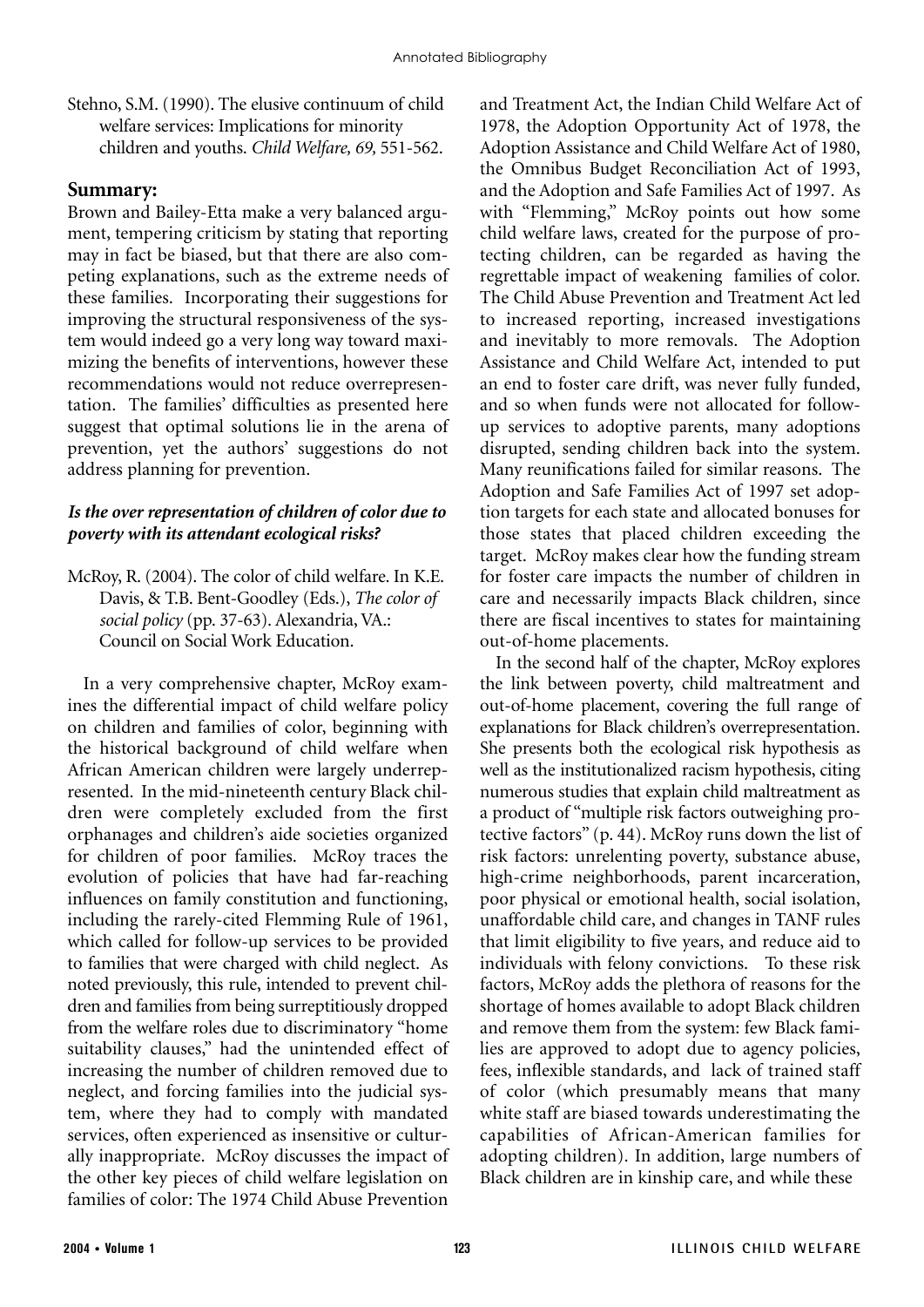placements do not disrupt as frequently as non-relative placements, relative caregivers often do not want to adopt due to feelings of loyalty to the birth parents.

McRoy sums up by spelling out implications for practice and social work education. With so many poor families of color served by middle class, white workers, the policies and programs naturally reflect the attitudes of the majority culture. In admitting that current policies and programs have not worked for these clients, there needs to be more course work on practice with Black children and families. Workers need to develop increased awareness of their attitudes and preconceived ideas about Blacks. "In addition to gaining a better understanding of practice with this population, workers need to participate in undoing-racism training so they can be better able to identify vestiges of racism and to help empower families as well as agencies to change the status quo and make a difference in outcomes for children. They must also participate in training that emphasizes cross-cultural practice" (p. 55). She recommends the creation of culturally- based models of family preservation, and that agencies need to put into place specific performance indicators that will facilitate staff progress in moving children to permanence. She also specifically recommends the intentional inclusion of fathers, paternal relatives and other important caregivers in permanency planning. "Additional policies are needed which are designed to actually promote birth family permanence and the security of children in their own families of origin by addressing concrete needs such as food, child care, housing, and substance abuse treatment, as well as offering parenting classes and clinical services" (p.56).

#### **For further reading:**

- Gabarino, J., & Barry, F. (1997). The community context of child abuse and neglect. In J. Gabarino & J. Eckenrode (Eds.), *Understanding abusive families: An ecological approach to theory and practice.* (pp. 56-85) San Francisco: Jossey-Bass Publishers.
- Hampton, R. L. (1991). Child abuse in the African American community. In J.E. Everett, S.S. Chipungu, & B.R. Leashore (Eds.), *Child welfare: An Africentric perspective.* New Brunswick, NJ: Rutgers University Press.
- Pelton, L.H. (1989). *For reasons of poverty: A critical analysis of the public child welfare system in the United States.* New York: Praeger.

#### **Summary:**

We can surely all agree that a life lived in severe economic deprivation is extremely stressful and may even be considered abusive, particularly in a country like the United States, which is so rich in resources of all kinds. In this sense, when parents are trapped in poverty, it seems obvious to conclude that the associated stressors would impair their parenting. Yet, we can probably also think of particular instances where we personally knew families that were very poor, but whose children did not become lightening rods for the multiple frustrations that are part and parcel of the daily struggle to meet basic needs. Accordingly, poverty cannot be regarded as a necessary or a sufficient condition for child neglect and abuse, but rather as a variable that can clearly exacerbate tendencies towards child maltreatment that may already exist.

#### *Is the overrepresentation of children of color due to institutionalized racism across the wider society?*

Courtney, M.E., Barth, R.P., Berrick, J.D., Brooks, D., Needell, B., & Park, L. (1996). Race and child welfare services: Past research and future directions. *Child Welfare, 75,* 99-137.

Courtney et al.'s review of the literature on the relationships among race, child welfare service delivery and outcomes is clearly and powerfully presented. They begin by stating that children of color are disproportionately represented in the system, but that in most studies the correlation between race and income clouds interpretation because children of color are also disproportionately poor, and very poor families are four and a half times more likely to be reported. Their review also found that reports on African American and Latino children were more likely to be substantiated. While some studies did not agree, most studies they reviewed presented compelling evidence that race is a significant predictor variable in the decision to report. One often-cited study that examined urine screenings of pregnant women at their first prenatal visit found the prevalence of a positive report to be similar among Black and white women. However, ten times as many Black women as white were reported to health authorities for substance abuse during the six-month study period.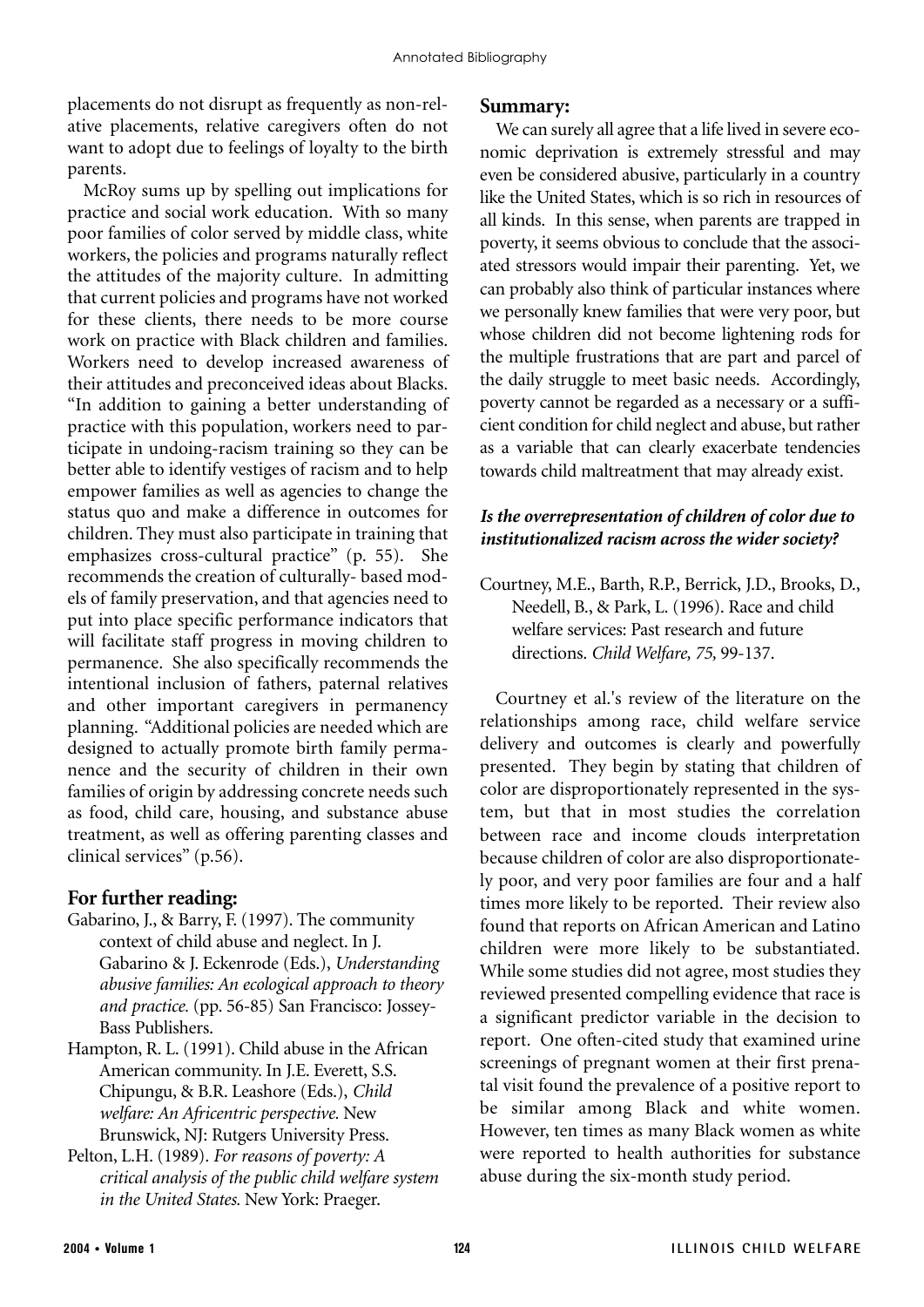Courtney et al. also cite evidence of differential service provision along racial lines. They found studies that reported Black children as more likely to be serviced in the public sector, while white parents are more likely to be serviced in the private sector and to receive more social support than parents of other races. Other studies showed Black and Latino children as least likely to be provided with plans for family follow-up and support, and Native American families as having the least chance for service recommendations of any kind. Children of color had fewer family visits, fewer contacts with child welfare staff, and fewer services overall. Foster parents of color tended to use more concrete services like public assistance and public housing, while white foster parents tended to use more educational, counseling and child care services. The authors make a crucial connection in pointing out that when greater resources are allocated to therapeutic as compared to concrete services, resource allocation may also contribute to lower service utilization by families of color.

In the examination of outcomes, Courtney et al. again present evidence that race makes a significant difference. They cite a study (Mech, 1983) that shows placement rates per 1,000 children are highest for Black children (9.5), followed by Native Americans (8.8), whites (3.1), Latinos (3), and Asian Americans (2). They cited several studies that reported differential lengths of stay along racial lines, with Black children remaining in care considerably longer than white children. Other studies reported that Black and Latino children were more likely to return to care than white children. In one of Courtney's previous studies (1995), he found that Black children had a 23% higher probability of reentry than all other children, even after controlling for age, health, placement history and AFDC eligibility (p.121). There were also differences in rates of adoption along racial lines, with children of color waiting longer for placement, and experiencing a dramatically reduced probability of adoption at all.

While they present a picture that appears to be unilaterally bleak, Courtney et al. nevertheless caution the reader that the relationship between race, ethnicity, and child welfare services and outcomes is very complex, stating that in every area they found at least one study that showed no racial effect. They point out that their most significant finding is that the impact of race is so deeply confounded with social and economic well-being:

"Perhaps the most important finding of this review is that many of the observed differences in child welfare outcomes by race or ethnicity reflect differences in the economic and social well-being of children and families" (p. 126).

The authors make very powerful and challenging recommendations for future research, policy analysis and program development, while posing some very tough questions about our responsibility to challenge the status quo. They encourage the use of race and ethnicity as variables in child welfare research whenever possible, while considering the theoretical justification for doing so. They also recommend increased attention to unpacking and understanding the distinct populations often subsumed under the nebulous but ubiquitous racial category of "other" (p. 127). "Researchers, policymakers, and practitioners should also give more attention to the nexus of race, gender, and social class as a factor in the functioning of child welfare services. … In addition, the relationships between race and single motherhood, on the one hand, and single motherhood and poverty on the other hand, further confound attempts to understand the role of race in child welfare services and outcomes. In short, it is a perilous task to try to consider the impact of one of these factors without accounting for the others" (p. 128).

## Roberts, D. (2002). *Shattered bonds: The color of child welfare.* New York: Basic Books.

Roberts' work on Black overrepresentation is extremely well researched and very persuasive. She is on a mission to raise the national conscience as to how racial politics shape child welfare policy. Her main thesis is that child welfare policies developed since the 1970s shatter family bonds by withdrawing financial support, and shifting service provision away from family preservation in favor of out-ofhome care and adoption. She focuses on foster care, but also examines the impact of high rates of juvenile and parent incarceration in the Black community. Roberts' book seeks to answer three questions: why so many Black children are removed from their families, how the current politics of child welfare affect the system's racial imbalance, and why we should be concerned about the system's racial disparity. She ends with proposals to transform the system toward one that respects the integrity of Black families.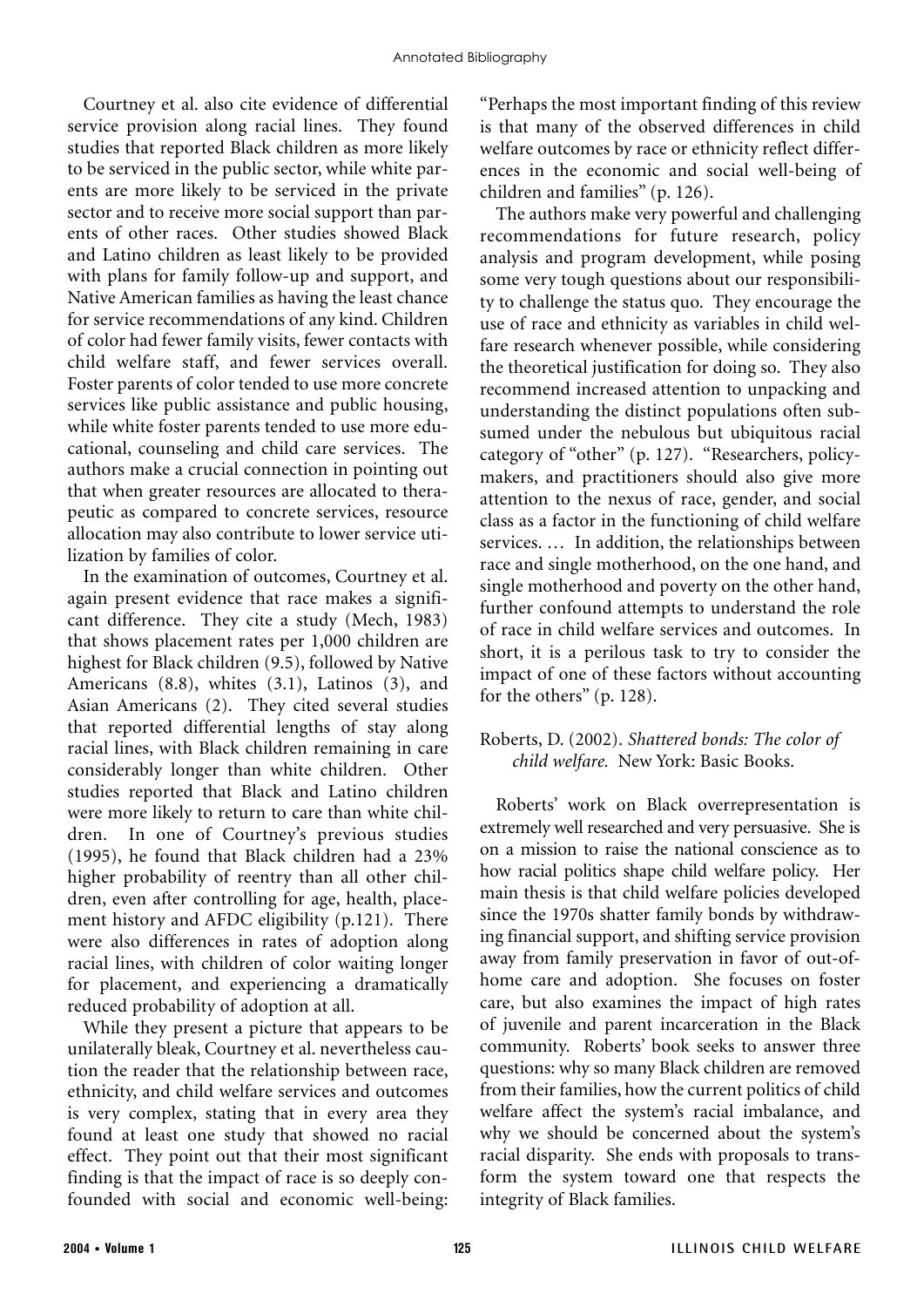From her opening pages, Roberts criticizes both scholars and practitioners who focus on how children should be treated without examining how political relationships affect which children become involved in the system. She believes it is senseless to focus on making services more culturally sensitive if we fail to question the fundamental conflict between the child welfare system and the integrity of the Black community. Roberts also believes that child protection advocates focus myopically on extreme cases of child abuse, which contributes to a tendency to ignore the emotional damage caused when children are separated from their families. She brings her points to life by interspersing compelling cases that appear to be tragic examples of the system overstepping its bounds.

Taking an historical perspective, Roberts says that in the 1970s the system shifted its philosophy from a social service system that tried to help needy families to a child protection system that investigated allegations of abuse and neglect. Concurrent with this philosophical shift was a shift away from the practice of offering in-home services to a preference for outof-home services. Roberts is unequivocal in her belief that this shift was intentional and racially motivated. "The abrogation of child welfare's social service function in the 1970s occurred as a white backlash and decimated the War on Poverty programs" (p. 16). "… I don't think it's a coincidence that family services declined as the child welfare system began to serve fewer white and more Black children" (p. 15).

Roberts points out that along with the increase of Black families in the system, there was also an increase in the punitive function of services. As do other articles in this bibliography, she cites numerous studies that document the higher incidence of reporting against Black families, higher rates of removal and placement in out-of-home care, longer lengths of stay, more frequent placement changes, fewer services, fewer reunifications and fewer adoptions. She is highly critical of the system, stating that it rarely offers Black families the kind of help they really need, and that it fails to remedy the underlying causes of placement in foster care, "which are related to poverty, housing problems, and lack of child care" (p. 21).

Indeed, all of Roberts' poignant case examples are examples of the kind of neglect that would be easily remedied by resources to improve housing, child care, and reduce poverty. She presents no case examples of abuse. And that is her other main point, that most children in foster care have typically been removed because of neglect, and have "close and loving relationships with their parents and it is

indescribably painful to be separated from them" (p. 18). From this moving assertion she follows up with her criticism that remedies that focus on psychological treatment rather than eliminating hazards that stem from poverty are doomed to be perpetually ineffective and even harmful because they fail to recognize the inherent societal contributions to the problem. Roberts states that living in poverty is abusive to parent and child alike, and that placing sole responsibility on parents to care for their children without examining the political, economic, and social hardships that prevent many from doing so is unfair and short-sighted.

Roberts is particularly perturbed by the Adoption and Safe Families Act of 1997, which she calls an assault on family preservation that shifted the system's emphasis from family reunification to adoption into new families. She also criticizes the pitting of parents' rights against children's rights in the conflict between family reunification and permanency planning, and states that furthering the family's interests will also benefit the children who are members of that family. Roberts believes that family preservation fails only when children are "returned to troubled homes without focusing on the right problems and without providing the level or continuity of services required to solve them" (p. 113). She also says that family preservation programs cannot be expected to function within a system that has a primary mandate of investigating parents to see if children should be removed. This mandate inherently conflicts with the goal of preserving families.

Roberts views adoption as more of a problem than a solution, because it will not accomplish the objective of significantly reducing the foster care population. She says the push to speedy adoption will result in terminating more parents' rights, but since the children will not all be adopted, it will result in more children in long-term foster care. Her other objection to pressures towards adoption is that they fail to address the system's "racially biased removal of too many children from their homes. In fact the new emphasis on adoption only makes the system's racial disparity worse" (p. 150).

Roberts' recommendations veer away from the path of adoption. Instead, she proposes a comprehensive system of social support for all the nation's citizens. Her proposed system would include more social support for families, a higher minimum wage and a guaranteed income, aggressive job creation policies, a system of national health care, high quality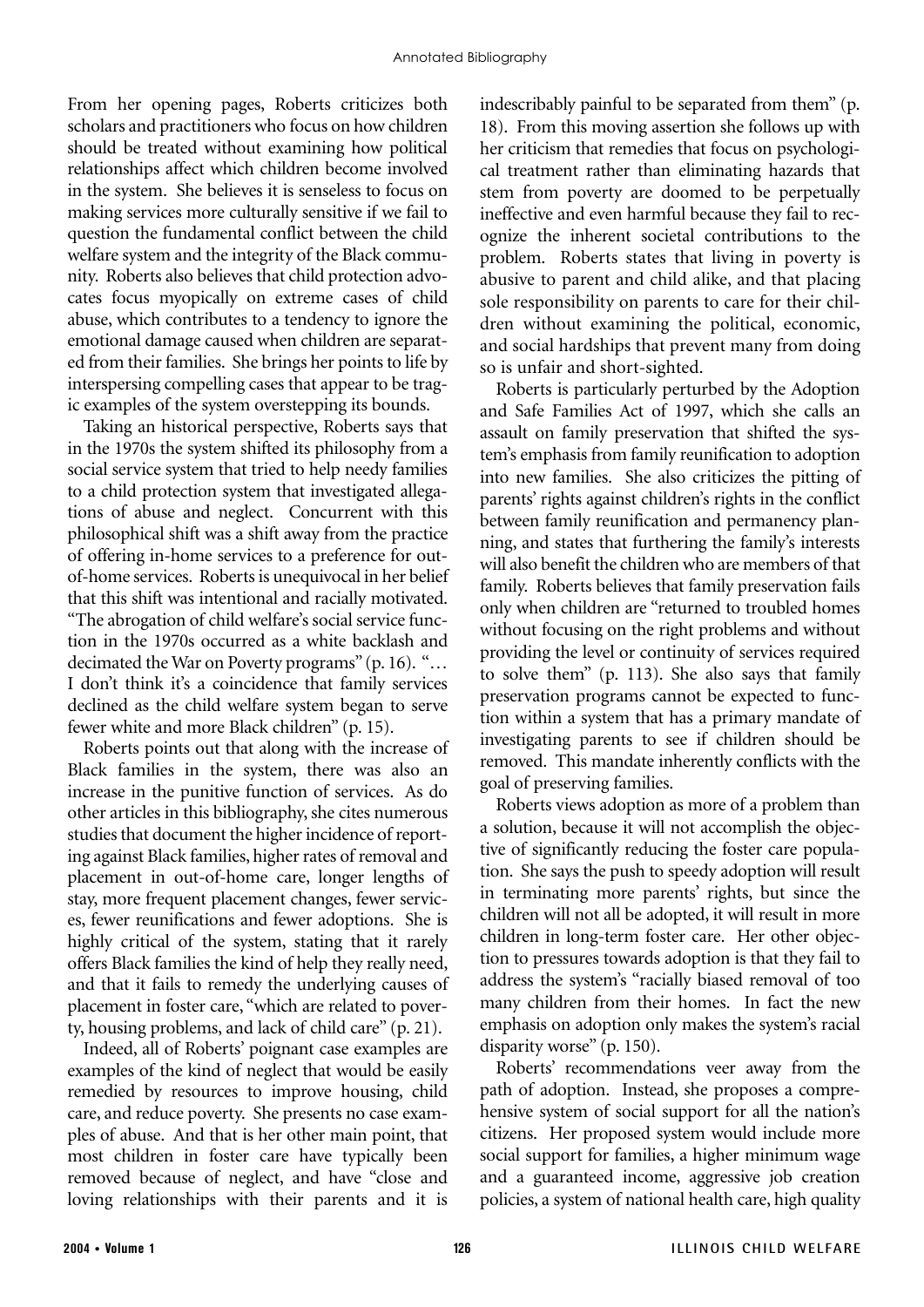subsidized child care, preschool education, paid parental leaves for all, and an increased supply of affordable housing. She says that devising programs that focus on increasing cultural competence is not the answer to the system's racism because it is useless to teach cultural sensitivity without changing the system's goals and structure (p. 271). She is concerned that a focus on increased cultural competence might convince "caseworkers, administrators and judges that they are acting fairly while they continue to dismantle Black families" (p. 271). Roberts is also in favor of a differential response system, where direct authoritative intervention is restricted to a small number of high-risk families, with low-risk families served on a voluntary basis. "The key is to create a system that offers voluntary services, without threat or stigma, to the vast majority of its clients, shifting its philosophical orientation and resources away from foster care toward prevention and family preservation" (p. 275).

## **For further reading:**

- Gould, K.H. (1991). Limiting damage is not enough: A minority perspective on child welfare issues. In J.E. Everett, S.S. Chipungu, & B.R. Leashore (Eds.), *Child welfare: An Africentric perspective.* New Brunswick, NJ: Rutgers University Press
- Gurak, D.T., Smith, D.A., & Goldson, M.F. (1982). *The minority foster child: A comparative study of Hispanic, Black and white children.* (Hispanic Research Center Monograph No. 9). NY: Fordham University.

#### **Summary:**

Roberts makes quite a compelling case. However, throughout the book she minimizes questions of serious abuse and parental mental illness, stating that these cases are but a tiny fraction of those that come in due to poverty-related neglect. Notwithstanding her well made points, she presents the statistical percentages of abuse and neglect cases but does not examine the significant proportion of abuse cases and the mental health issues that attend child abuse in her conceptual analysis and recommendations. The view from the trenches confirms that cases of abuse and mental illness are very real, and extremely damaging to children's development. In more than a decade spent working with children and parents in the child welfare system, those referred for mental health treatment were rarely screened in for poverty alone. This may mean that the treatment population differs in important ways from the general population of children and families needing services. And this observation is certainly not meant to suggest that we should not work hard to raise the standard of living for all poor families, as Roberts is right that poverty clearly creates its own set of abuses. But in doing so we must be careful to avoid the tacit endorsement of a belief that mental health and child abuse problems do not exist in poor communities of color, and also the fiction that child neglect and child abuse do not exist in better-resourced middle- and upper class families.

#### *Is overrepresentation due to reluctance to report majority culture middle- and upper class families whose power may intimidate?*

Research about practitioners' reluctance to report middle- and upper class white families should be distinguished from research about racial bias in decision making. In the reluctance to report, workers are fully cognizant of their hesitancy and the reasons behind it, which stem from the family's potential abuse of power or influence to thwart the worker's credibility, or even to file suit. Due to the nature of this phenomenon, finding studies that address it directly is nearly impossible. Rather, the data that address the reluctance to report tends to be hidden in research conducted for entirely other purposes.

Straus, M. A. (2001). *Beating the devil out of them: Corporal punishment in American families and its effects on children.* New Brunswick, NJ: Transaction Publishers.

Murray Straus, a social scientist who has spent over 35 years researching corporal punishment and its impact on American families, reported in his latest book that more than 90% of American parents hit their toddlers, and many parents continue using corporal punishment well into their children's teen years. Despite the ubiquity of this experience, it is an almost invisible part of American life because nearly everyone has been spanked, and nearly everyone, including many child development experts, actively seek to deny connections between spanking and child abuse. Straus points out that even child development experts who are against spanking in principle, may be ambivalent about it in practice. He believes that child abuse has its roots in the widespread cultural acceptance of corporal punishment. The fact that the overwhelming majority of parents use corporal punishment automatically means that we are not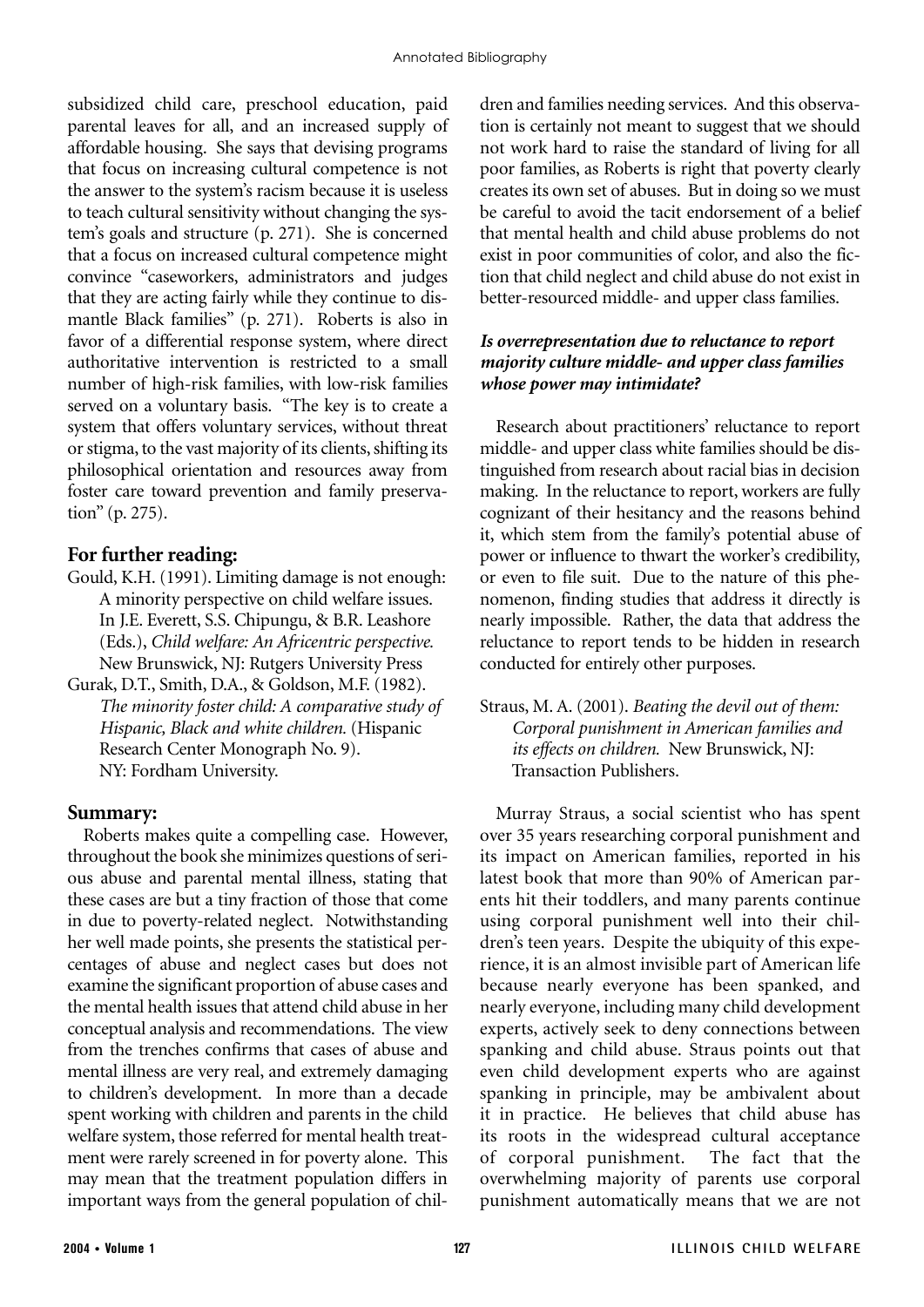just talking about poor parents or parents of color as potential abusers. Straus queried 6,002 parents on their child rearing practices in his 1985 survey on family violence. His most recent research found no difference, or very small differences between poor and middle class parents' tendencies to spank their children.

His findings on racial differences in the tendency to use corporal punishment were contradictory. Some studies reported no differences between racial groups, but others found that white parents were more likely to hit their children than other minority groups based on *parents'* self reports (p. 56). Straus believes strongly that the use of corporal punishment is a serious risk factor for child abuse, and he espouses a theory linking the two that he calls the escalation theory. The main idea behind this theory is that parents escalate the level of violence when their child continues to misbehave after being spanked or when the child strikes back. He discusses three additional theories that also link corporal punishment with child abuse, and that compliment his escalation theory: the cultural spillover theory, depression, and marital violence. These theories work together to suggest that parents who were hit by their parents tend to be more accepting of violence as a means of correcting misbehavior, are more likely to be involved in a violent marriage, and are more likely to be depressed (p. 91).

## **For further reading:**

- Barksdale, C. (1989). Child abuse reporting? A clinical dilemma? *Smith College Studies in Social Work, 59,* 170-182.
- Benson, D. E. (1991). Physicians' recognition of and response to child abuse: Northern Ireland and the U.S.A. *Child Abuse & Neglect, 15,* 57-67.
- Garbarino, J., & Eckenrode, J. (1997). In conclusion: Family life development and child protection. In J. Garbarino & J. Eckenrode (Eds.), *Understanding abusive families: An ecological approach to theory and practice* (pp. 194-226). San Francisco: Jossey Bass.
- Weitzman, S. (1998). Upscale violence: The lived experience of domestic abuse among upper socioeconomic status women (Doctoral dissertation. Loyola University of Chicago, 1998). *Dissertation Abstracts International, 59,* 3650A.
- Vulliamy, A. P., & Sullivan, R. (2000). Reporting child abuse: Pediatricians' experiences with the child protection system. *Child Abuse & Neglect, 24,* 1461-1470.

#### **Summary:**

Straus agrees with Roberts (2002) that the media's focus on the most egregious cases of abuse is highly problematic, but for entirely different reasons. Whereas Roberts believes this focus contributes to the exaggeration of a tiny abuse problem, Straus believes that it contributes to a nationwide tendency to deny the magnitude of a highly significant problem. He suggests that the focus on bizarre cases only serves to distort our perception of the nature of abuse and helps parents to ignore the dangers of corporal punishment and its negative impact on children's development.

## **Conclusion:**

The literature that examines the disproportionate representation of children of color in the system presents an extremely complex picture. The response to each angle of the question tended to reframe the original question, and suggested that the environment system boundary be shifted to permit a reexamination of the problem from a different point of view (Heineman Pieper, 1989; Wimsatt, 1986). This redrawing of the boundary created a variety of lenses through which to examine the problem, and allowed us to view it from different levels of organization, ranging from the micro-level of a physician-child relationship to the macro-level of how a society differentially treats families over time. Such reexamination at varying levels helps us to recognize the biases present at any one level. The decisions we then make about which system to study make a tremendous difference in how we understand the problem of the overrepresentation of people of color, as well as a difference in the solutions we are likely to devise.

As an African-American practitioner who has worked directly with families in the child welfare system for over a decade, there are realities of which I am aware by virtue of having an insider's view. For example, certain types of mental illness may go completely undetected for years, but can still have devastating consequences for children and parent alike. An African-American grandmother's undiagnosed mental illness did not prevent her from caring for her grandchildren from toddlerhood in many competent ways. But as the children entered puberty, this caregiver's inability to create adequate structure and boundaries contributed to their becoming aggressive to the point of threatening their peers and each other. This occurred despite a caring bond between the caregiver and her grandchildren, despite the family's residence in a highly supportive community, and